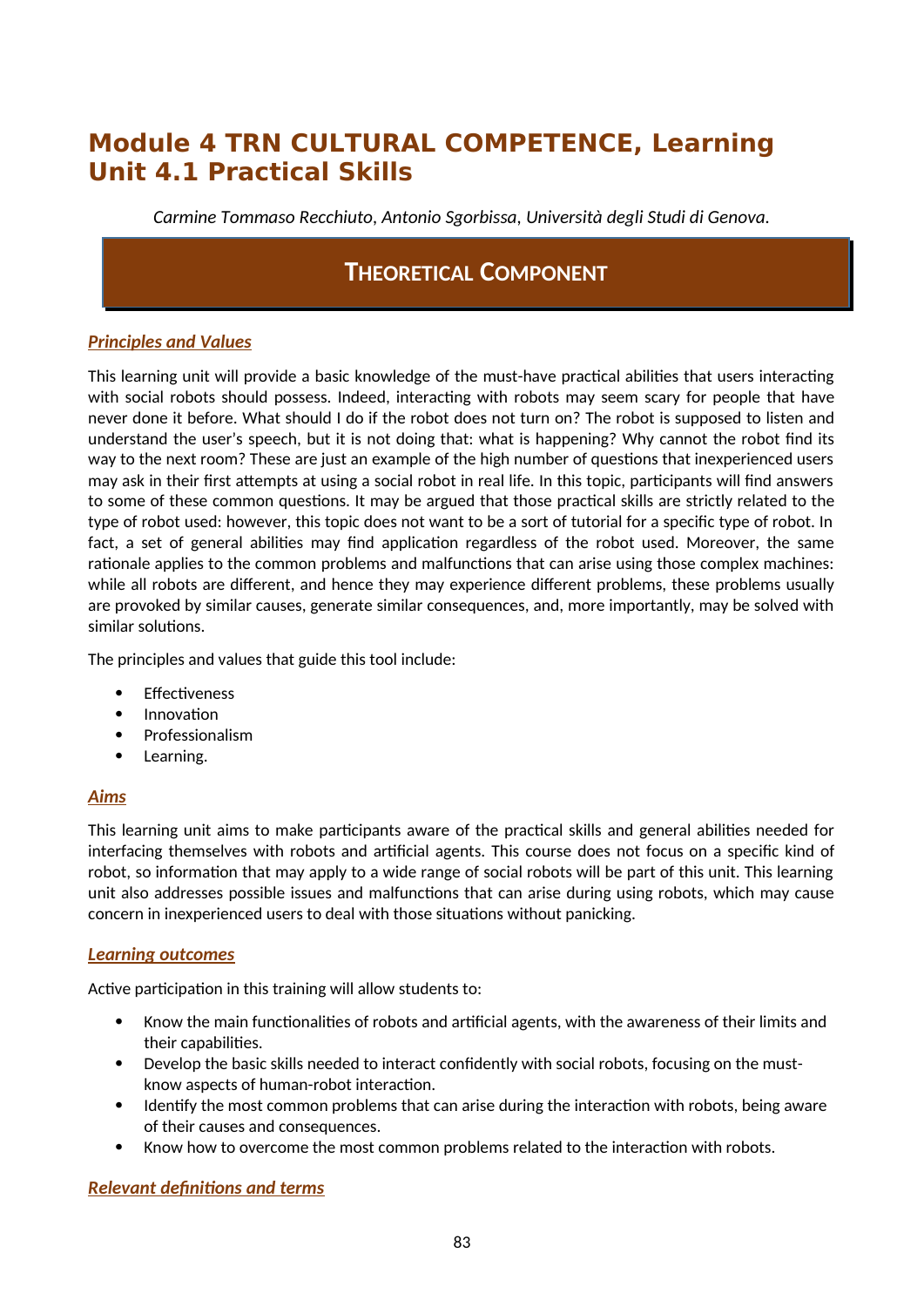**Actuator**. An actuator is a component of the robot ([Brooks, 1990](https://www2.cs.sfu.ca/~vaughan/teaching/889/papers/elephants.pdf)) responsible for controlling a robot part and making it move, typically converting energy into a mechanical force that helps the robot achieve mechanical movements. An electrical motor is a very common type of actuator in robotics, which can be used to control robotic arms, hands, or wheels – if the robot is wheeled. Actuators usually require a significant amount of energy to move mechanical parts, and for this reason, all robots have limited energetic autonomy and need to be periodically recharged. For the same reason, many SARs have wheels, even if their upper body may have a humanoid shape in order to better communicate with people using gestures: wheels are more energetically efficient than wheels (and, obviously, biped locomotion may incur a higher risk of falling).

**Artificial Agent.** While robots are characterized by a specific embodiment (hence at hardware and software level), artificial agents are generically defined as a software agent ([Wooldridge and Jennings, 1995, ch. 1\)](https://citeseerx.ist.psu.edu/viewdoc/download?doi=10.1.1.119.2204&rep=rep1&type=pdf), which can exist in a virtual world (e.g. chatbot or smartphone applications) or be integrated with a specific hardware, either very simple (e.g., vocal assistants) or complex (e.g. humanoid robot). In any case, even pure virtual agents may possess many characteristics typical of social robots, such as the ability of understanding and interacting with humans using natural language.

**Network Connectivity.** Almost all robots (and artificial agents) need to be connected to the internet to work properly. In some cases, the network connectivity is strictly necessary for letting the robot interact with the users: in other words, the robot does not work at all without an internet connection. In other cases, the internet connectivity may improve or enable some robot's capabilities, for example by making it able to convert the user's speech to text.

**Robot Hardware.** All physical components of a robot. It includes *sensors and actuators* (see below), but also joints (the "movable" components of robots), links (the rigid components, which connect adjacent joints), electronic boards, wires, the external cover. All these components together constitute the "body" of the robot, and in some sense influence the way in which the robot behaves (e.g., a robot with wheels will be probably able to move in the environment, while a robot with arms will be probably able to grab objects). However, these components alone are not enough: we need something that analyses the output of sensors, makes decisions, and finally controls the movements of the actuators and joints: the *robot software*.

**Robot Software.** Software is the complete set of instructions that determines the robot's behaviour. These instructions, usually coded in specific programming languages, are executed on the robot's electronic boards, or they can run in a different computer that communicates with the robot. In any case, these instructions usually analyse the data coming from the sensors onboard the robot, processing them to acquire knowledge about the environment and eventually taking decisions about the movement of the actuators. Ultimately, the robot software constitutes the intelligence of the system, defining its behaviour and the way in which it interacts with the surrounding world.

**Sensors**. Sensors are physical devices capable of measuring and recording a physical quantity as it evolves with time ([Brooks, 1990](https://www2.cs.sfu.ca/~vaughan/teaching/889/papers/elephants.pdf)). Some examples of commonly used sensors in robotics are: cameras (to capture images or videos); RGB-D or stereo cameras (to acquire 3D information about the surrounding environment); microphones (to capture audio); ultrasound sensors (to measure the distance from the closest obstacles); laser rangefinders (to measure the distance from obstacles with a higher resolution, usually to build a map of the environment); touch sensors (to detect collisions or allow people to physically interact with robots); encoders (to measure the movements of robotic parts).

**Social Robots.** A robot designed to interact with humans, with the ability to explicitly engage on a social and emotional level [\(Campa, 2016; p.106](https://www.researchgate.net/publication/308787576_The_Rise_of_Social_Robots_A_Review_of_the_Recent_Literature)): for this reason, it should follow social rules and interact in a socially acceptable fashion. For example, a robotic butler for humans would have to comply with established rules of good service. It should be anticipating, reliable, and most of all discreet.

A social robot is typically characterized by some (or full) autonomy when communicating and cooperating with humans, eventually making decisions. Social robots usually have a human-like appearance or at least some typical characteristics of humans: a human-like embodiment may signal to users that the agent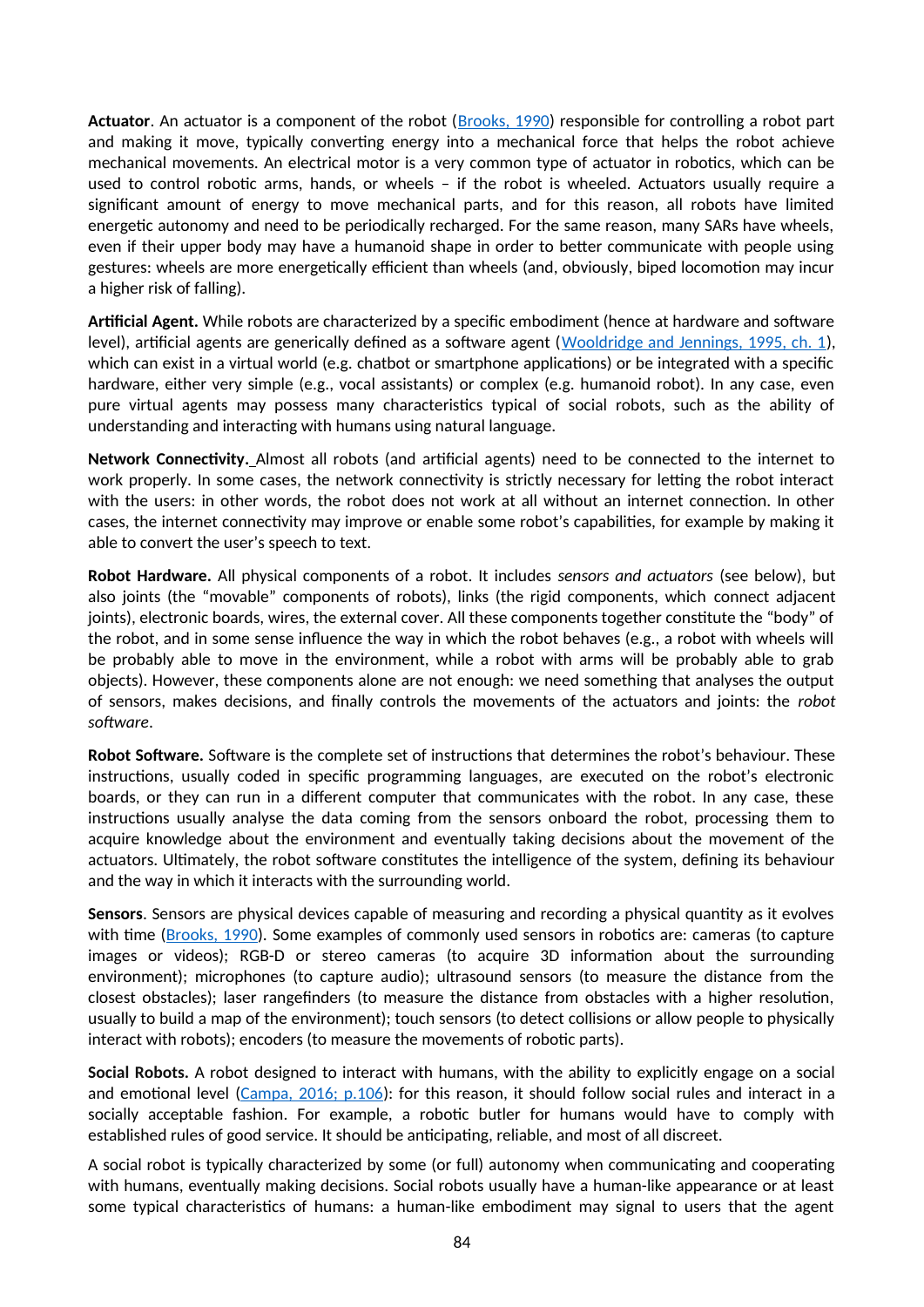affords social interactions, hence usually increasing the robot's acceptability. Zoomorphic and pet-like robots are also considered social robots. They may be used in different fields based on their capabilities: social robots are mainly used as educators for children and assistants for the elderly.

One of the most well-known social robots is Sophia, developed by Hanson Robotics. Sophia is a social humanoid robot that can display more than 50 facial expressions. Other popular social robots are NAO and Pepper by SoftBank Robotics.

Social robots such as NAO, Pepper, Paro, Huggable, Tega, and Pleo have been increasingly used in healthcare settings. Other notable examples of social robots include ASIMO by Honda, Jibo, Moxi, and Kaspar, designed by the University of Hertfordshire to help children with autism learn responses from the robot through games and interactive play have. Individuals with cognitive impairments, such as dementia and Alzheimer's disease, may also benefit from social robots. Because of their supportive element in health care settings, some social robots are labelled as "assistive," giving birth to the term Socially Assistive Robot (SAR).

#### *What the research says*

Given the focus of this learning unit on practical skills, the scientific papers listed below focus on analysing how non-roboticists perceive robots and the main limitations for their widespread usage. Although investigating slightly different aspects, all reported references deal with the problems related to incomplete knowledge of the robots' practical skills: this may cause a limited willingness of people to use robots in their work (References 1 and 2), to purchase them (Reference 3), and excessive trust in their capabilities, which may ultimately have inauspicious consequences (Reference 4), or a lower confidence level in their safety (Reference 5). Even if not directly analysed in the presented literature, it can be inferred that a basic knowledge of practical robotic skills may be extremely useful also in the healthcare domain.

- *Conti, D., Cattani, A., Di Nuovo, S. and Di Nuovo, A., 2019. Are future psychologists willing to accept and use a humanoid robot in their practice? Italian and English students' perspective. Frontiers in psychology, 10, p.2138.* The paper investigates the attitude of Italian and British-English psychology students towards the use of robots in their future work. In this work, their confidence in having the necessary skills and their lack of confidence have been considered. Generally speaking, both Italian and English students felt that they did not have enough knowledge or practical skills to use the robot. However, Italian students were more inclined to take risks, perceiving the usefulness of robots and being more willing to use them. The study concludes that teaching basic computer programming skills even in psychology education may be beneficial to facilitate the use of social robots in this field. Available [here](https://www.frontiersin.org/articles/10.3389/fpsyg.2019.02138/full).
- *Kennedy, J., Lemaignan, S. and Belpaeme, T., 2016. The cautious attitude of teachers towards social robots in schools. In Robots 4 Learning Workshop at IEEE RO-MAN 2016.* The article addresses the views of both the general public and education professionals towards the use of robots in schools. Although the overall attitude was quite positive, the authors have identified a set of problems that may limit their acceptance and have proposed some solutions. Among them, they call for a greater exposure of teachers to robotic systems to better comprehend their capabilities, their current limited performance, and their possible future applications. Available [here](https://james-kennedy.github.io/publications/KennedyEtAl2016ROMANR4L.pdf).
- $\bullet$  *Mark La Pedus, 2016. Ready for Social Robots? Semiconductor Engineering,.* The article analyses the obstacles toward a widespread diffusion of social robots in everyday life. The author underlines how the most recent social robots are still far from being humanoid-like intelligent robots, and they are functionally and socially limited. Indeed, the lack of practical skills, such as manipulation, has been the major limit of social robots so far. However, new technological solutions, such as Artificial Intelligence and more powerful hardware, may pave the way for a new generation of robots to meet market needs. Available [here.](https://semiengineering.com/ready-for-social-robots/)
- 6 *Aroyo, A.M., De Bruyne, J., Dheu, O., Fosch-Villaronga, E., Gudkov, A., Hoch, H., Jones, S., Lutz, C., Sætra, H., Solberg, M. and Tamò-Larrieux, A., 2021. Overtrusting robots: Setting a research*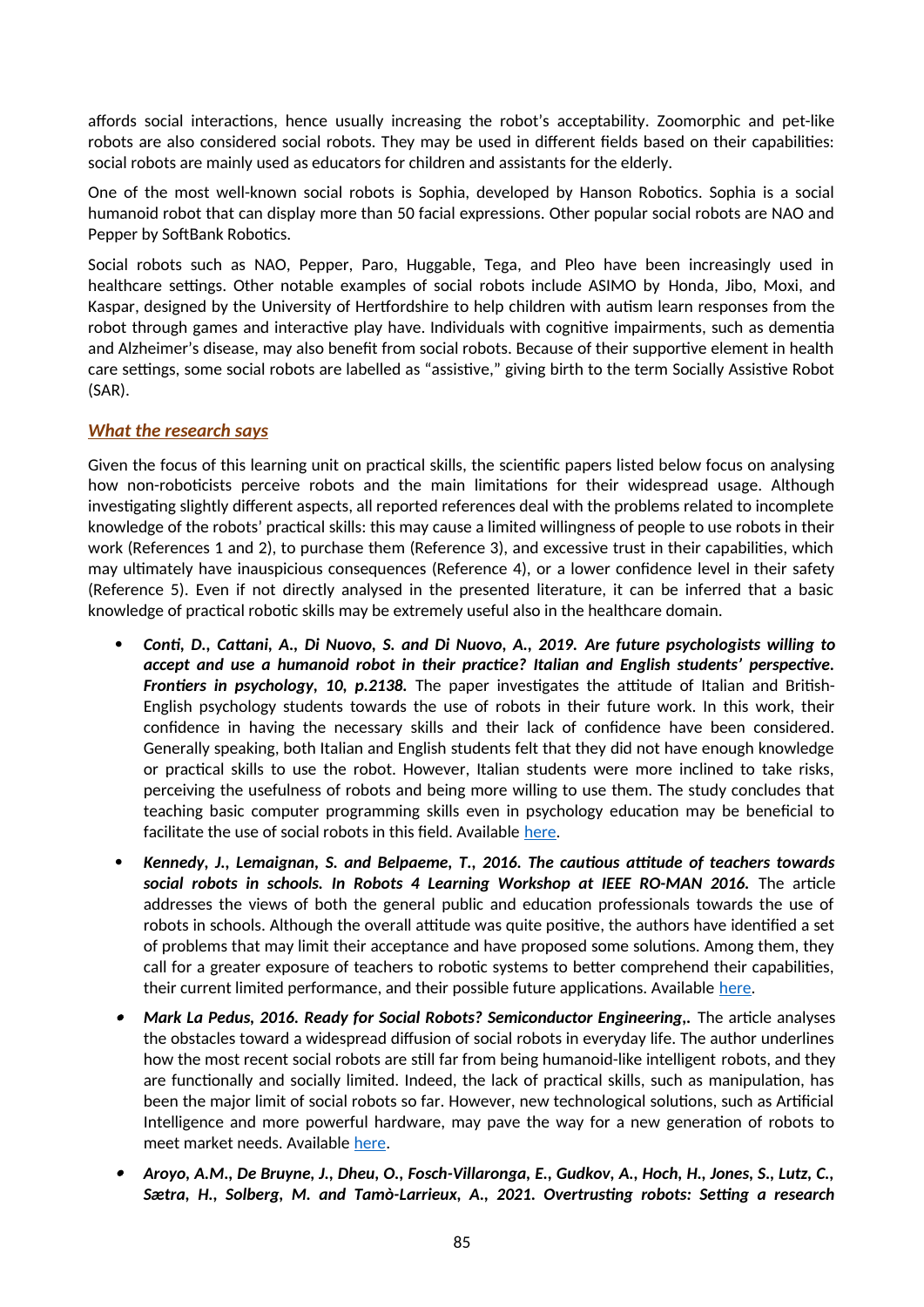*agenda to mitigate overtrust in automation. Paladyn, Journal of Behavioral Robotics, 12(1), pp.423-436.* This very recent scientific paper deals with a relevant issue: the trust that users place in Artificial Intelligence and robotics. Indeed, individuals without a background in computer science and robotics may think that technology is more capable than it really is, and this may have different consequences. For example, the tendency to follow robots' suggestions even if they have earlier expressed faulty behaviour. Their conclusions suggest that robotic literacy should be included in all educational settings where robots are possibly employed, and that user manuals could stress the risks linked to overtrust. Available [here.](https://www.researchgate.net/publication/355320188_Overtrusting_robots_Setting_a_research_agenda_to_mitigate_overtrust_in_automation)

 *Rubagotti, M., Tusseyeva, I., Baltabayeva, S., Summers, D. and Sandygulova, A., 2021. Perceived* **Safety in Physical Human Robot Interaction--A Survey, arXiv preprint arXiv:2105.14499.** The article focuses on how users perceive social robots in terms of safety. Indeed, the authors point out how robots should not only be inherently safe: they should also be perceived as safe. Not surprisingly, the survey underlines how, in the reported experiments, subjects with prior experience interacting with robots report having a higher confidence level in their safety. Available [here](https://www.researchgate.net/publication/352016411_Perceived_Safety_in_Physical_Human_Robot_Interaction_--_A_Survey).

## *What do national legislation and international/European treaties and conventions say on the topic?*

- **ISO 13482:2014, Robots and robotic devices Safety requirements for personal care robots.** International standards exist to guarantee compliance of robots with safety requirements, which are covered by ISO13482:2014 Robots and robotic devices – Safety Requirements for personal care robots. Overall, the standard specifies requirements and guidelines for the inherently safe design, protective measures, and information for the use of personal care robots. While the standards generally define requirements and guidelines for mobile servant robots, physical assistant robots, and person carrier robots, specific safety requirements for social robots include hazards related to charging batteries, robot motion, contact with moving components, robot stopping functions. Available [here](https://www.iso.org/standard/53820.html).
- **Expert Group on Liability and New Technologies, Liability for Artificial Intelligence and other emerging technologies, 2019.** In November 2019, the European Commission published a very important document, "Liability for Artificial Intelligence and other emerging technologies." The report addresses the problems raised by autonomous, intelligent behaviour when damage occurs and victims seek compensation. Specifically, the report discusses how the capability of robots to autonomously perceive the environment and take decisions accordingly can make the existing regulations inadequate or obsolete. Only regulation to determine the so-called "strict liability" is harmonized at the EU level: strict liability covers all cases in which damages are caused by a defective product, which turns out to be inappropriate in the case of intelligent systems and robots in particular. For example, a SAR may not be defective when it exits from the factory, but it may learn and adapt its behaviour as it acquires new information during usage. To which extent will the producer (or a third-party operator that uses the robot) be liable, in this case? The report discusses this and other aspects that should be taken into account to allow AI and robotic technologies to become part of our lives, suggesting the use of obligatory insurance schemes for AI programs and robots and other possible solutions. Available [here](https://op.europa.eu/en/publication-detail/-/publication/1c5e30be-1197-11ea-8c1f-01aa75ed71a1/language-en/format-PDF).
- **The Topol Review Preparing the healthcare workforce to deliver the digital future (Topol, 2019).** This review is an independent report on behalf of the UK Secretary of State for Health and Social Care, presented in February 2019. While the report generally underlines how digital developments will change the roles and functions of the clinical staff in the near future, it also has a dedicated section on Robotics. The report underlines how clinicians will need to understand the technology and be trained to use it in the right manner and with confidence by possessing the fundamental skills neded to maximize its potentials. Available [here.](https://www.hee.nhs.uk/sites/default/files/documents/Topol%20Review%20interim%20report_0.pdf)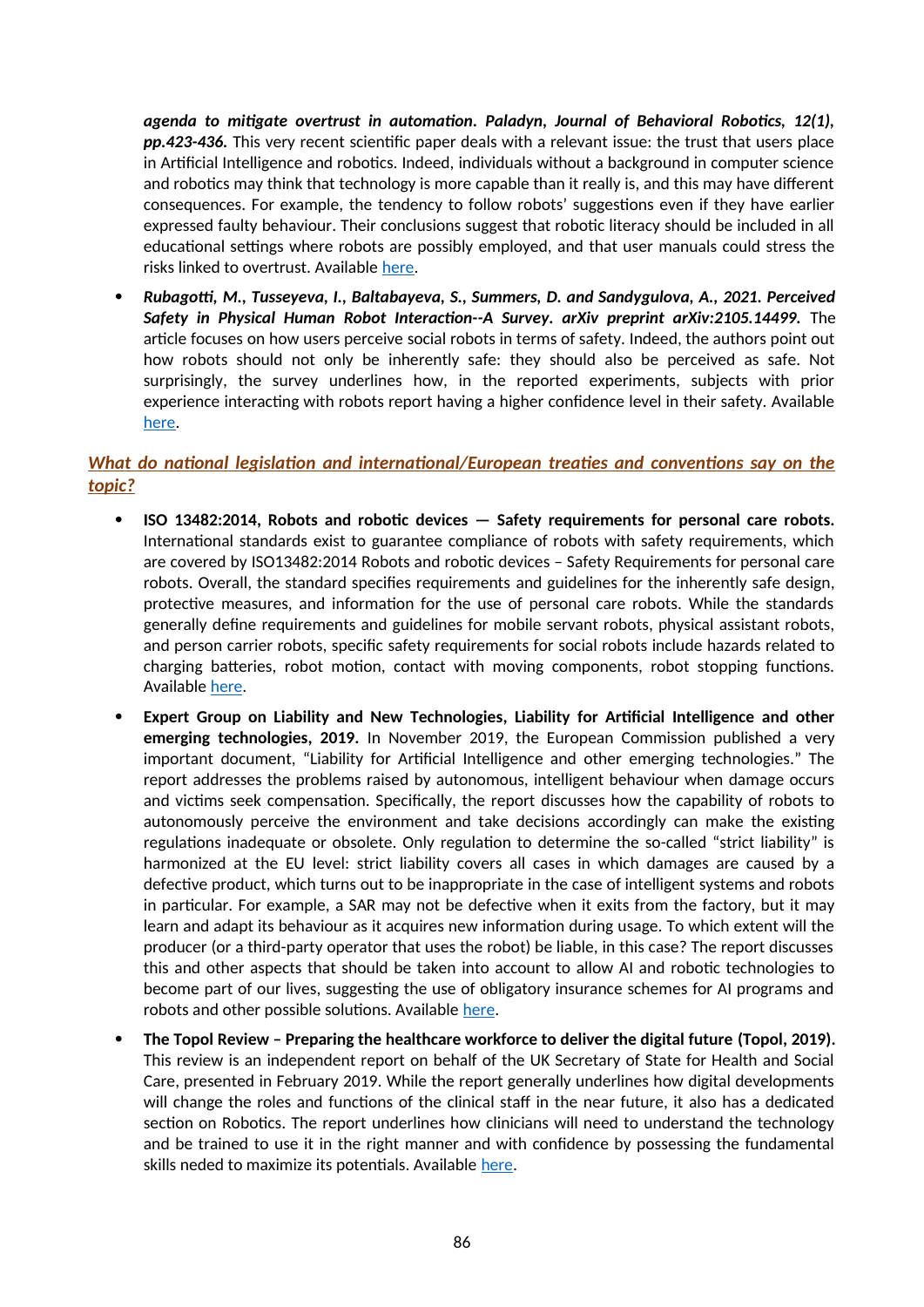## **PRACTICAL COMPONENT**

### *Learning Activities*

Activity 1: Digital skills of the future.

- Watch a video about the Topol report (available [here,](https://www.youtube.com/watch?v=hVyyLMZPJ-o) 10 min.) about the importance of digital and robotics literacy in the education of healthcare personnel.
- After watching the video, you are asked to answer a few questions (given below).
	- o What digital skills do you believe will be more important in your profession?
		- o For which of these skills do you think to be not enough prepared?
		- o For which of these skills do you think to be already prepared enough?
- You are invited to discuss your answers with other participants on the social platform for collaborative learning. We encourage you to read the Topol report (Topol, 2019) for further information.
- Resources needed: YouTube [video](https://www.youtube.com/watch?v=hVyyLMZPJ-o), social platform for collaborative learning.
- Duration of activity: 15 minutes.

Activity 2: Explore basic skills and common problems linked to the usage of social robots.

- This activity requires you to watch a video playlist (available [here,](https://www.youtube.com/playlist?list=PL8B8Qf-WR74O0uJYWFMlDXRjpv7fdHHCY) 6 mins.) specifically created for this Learning Unit. The videos will show some practical skills and must-know instructions needed for the daily usage of social robots, in particular the humanoid robots NAO and Pepper (Softbank Robotics, 2021) (e.g., how to charge the robots, how to handle them, how to force them to stop, …).
- You are encouraged to discuss the watched videos about what they have learned on the social platform for collaborative learning, also considering the provided elements of discussions.
	- o What scares you the most about the practical usage of robots?
	- o What are the videos in the playlist that look most useful to you? And why?
	- $\circ$  What are the practical skills needed to use those robots you already thought you had?
- Resources needed: YouTube [playlist](https://www.youtube.com/playlist?list=PL8B8Qf-WR74O0uJYWFMlDXRjpv7fdHHCY), social platform for collaborative learning.
- Duration of activity: 15 minutes

Activity 3: Working with robots. Finding solutions to common problems.

- You are invited to interact with a short textual game (a sort of multiple-choice adventure, available [here](http://textadventures.co.uk/games/view/1mpru0krnkwhcktjb4hbjg/working-with-robots-practical-skills)) in which you have to do some activities with a robot and solve all the practical problems that need to be addressed. The game is structured with multiple choices to allow you to learn some new practical skills needed for interacting with robots.
- Resources needed: Adventure game [website.](http://textadventures.co.uk/games/view/1mpru0krnkwhcktjb4hbjg/working-with-robots-practical-skills) You do not need to register/log in to play the game; just press the green button. The link also provides some additional instructions.
- Duration of activity: 10 minutes

## **ASSESSMENT COMPONENT**

### *Assessment Activities*

Activity 1: A simulated interaction with a social robot.